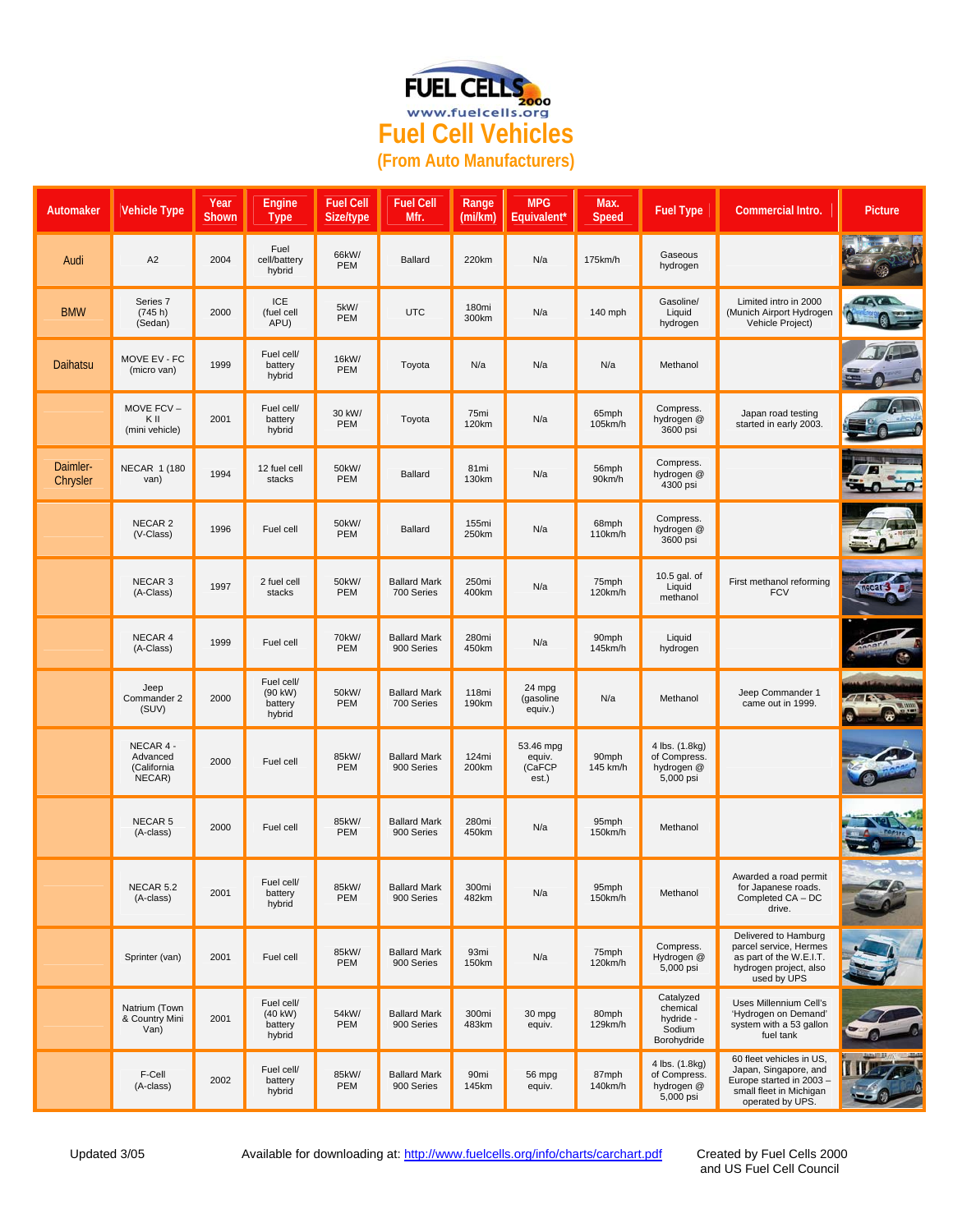|                                                         | Jeep Treo                                          | 2003 | Fuel cell                       | N/a           | N/a                               | N/a                      | N/a                                    | N/a                   | N/a                                             | Unveiled at Tokyo Motor<br>Show - drive by wire<br>technology                                                                          |  |
|---------------------------------------------------------|----------------------------------------------------|------|---------------------------------|---------------|-----------------------------------|--------------------------|----------------------------------------|-----------------------|-------------------------------------------------|----------------------------------------------------------------------------------------------------------------------------------------|--|
| <b>ESORO</b>                                            | Hycar                                              | 2001 | Fuel cell/<br>battery<br>hybrid | 6.4kW/<br>PEM | Nuvera                            | 224mi<br>360km           | N/a                                    | 75mph<br>120km/h      | Compress.<br>Hydrogen                           | Switzerland's first FCV                                                                                                                |  |
| Fiat                                                    | Seicento<br>Elettra H2 Fuel<br>Cell                | 2001 | Fuel cell/<br>battery<br>hybrid | 7kW/ PEM      | Nuvera                            | 100mi<br>140km           | N/a                                    | 60mph<br>100km/h      | Compress.<br>hydrogen                           |                                                                                                                                        |  |
|                                                         | Seicento<br>Elettra H2 Fuel<br>Cell                | 2003 | Fuel cell/<br>battery<br>hybrid | N/a           | Nuvera                            | N/a                      | N/a                                    | N/a                   | Compress.<br>hydogen                            | Being investigated for<br>use in Milan, Italy, where<br>gasoline and diesel<br>fueled vehicles are<br>banned on smoggy days.           |  |
| <b>Ford Motor</b><br>Company                            | P2000 HFC<br>(sedan)                               | 1999 | Fuel cell                       | 75kW/<br>PEM  | <b>Ballard Mark</b><br>700 Series | 100mi<br>160km           | 67.11 mpg<br>equiv.<br>(CaFCP<br>est.) | N/a                   | Compress.<br>hydrogen                           | First FCV by Ford                                                                                                                      |  |
|                                                         | Focus FCV                                          | 2000 | Fuel cell                       | 85kW/<br>PEM  | <b>Ballard Mark</b><br>900 Series | 100mi<br>160km           | N/a                                    | 80mph<br>128km/h      | Compress.<br>hydrogen @<br>3,600 psi            |                                                                                                                                        |  |
|                                                         | THINK FC5                                          | 2000 | Fuel cell                       | 85kW/<br>PEM  | <b>Ballard Mark</b><br>900 Series | N/a                      | N/a                                    | 80mph/<br>128km/h     | Methanol                                        |                                                                                                                                        |  |
|                                                         | Advanced<br>Focus FCV                              | 2002 | Fuel cell/<br>battery<br>hybrid | 85kW/<br>PEM  | <b>Ballard Mark</b><br>900 Series | 180mi<br>290km           | $-50$ mpg<br>equiv.                    | N/a                   | 8.8 lb. (4kg)<br>Compress. H2<br>@ 5,000 psi    | 3 year demonstration in<br>Vancouver beginning late<br>2004. 30 fleet vehicles in<br>Sacramento, Orlando and<br>Detroit                |  |
| <b>GM</b>                                               | Sintra<br>(mini-van)                               | 1997 | Fuel cell                       | 50kW/<br>PEM  | N/a                               | N/a                      | N/a                                    | N/a                   | N/a                                             | Wants to be 1 <sup>st</sup><br>automaker to sell 1<br>million FCVs profitably                                                          |  |
| **Hydrogenic<br>s works with<br>GM on FC<br>development | Zafira<br>(mini-van)                               | 1998 | Fuel cell                       | 50kW/<br>PEM  | Ballard                           | 300mi<br>483km           | 80 mpg<br>equiv.                       | 75mph<br>120km/h      | Methanol                                        | GM has ceased efforts<br>regarding methanol<br>(2001)                                                                                  |  |
|                                                         | Precept FCEV<br>Concept only                       | 2000 | Fuel cell/<br>battery<br>hybrid | 100kW/<br>PEM | GM**                              | 500mi<br>800km<br>(est.) | $108$ mpg<br>equiv. (est.)             | 120mph<br>193km/h     | Hydrogen<br>(stored in<br>metal hydride)        | These are concept<br>projections                                                                                                       |  |
|                                                         | HydroGen 1<br>(Zafira van)                         | 2000 | Fuel cell/<br>battery<br>hybrid | 80kW/<br>PEM  | GM**                              | 250mi<br>400km           | N/a                                    | 90mph<br>140km/h      | 16 gal. of<br>Liquid<br>hydrogen                | GM plans to sell 75kW<br>hydrogen stationary fuel<br>cell generators in 2005                                                           |  |
|                                                         | HydroGen 3<br>(Zafira van)                         | 2001 | Fuel cell                       | 94kW/<br>PEM  | GM**                              | 250mi<br>400km           | N/a                                    | 100mph<br>160km/h     | Liquid<br>hydrogen                              | Being used by FedEx<br>Corp. in Tokyo, Japan<br>from 6/2003 - 6/2004                                                                   |  |
|                                                         | Chevy S-10<br>(pickup truck)                       | 2001 | Fuel cell/<br>battery<br>hybrid | 25kW/<br>PEM  | GM**                              | 240mi<br>386km           | 40 mpg                                 | 70 mph                | Low sulfur,<br>clean gasoline<br>(CHF)          | GM has partnership with<br>Toyota on reforming                                                                                         |  |
|                                                         | AUTOnomy<br>Concept only                           | 2002 | Fuel cell                       | N/a           | N/a                               | N/a                      | Projected<br>100 mpg                   | N/a                   | N/a                                             | GM's 2010 FCV concept<br>Freedom of Design                                                                                             |  |
|                                                         | Hy-Wire<br>Proof of<br>Concept                     | 2002 | Fuel cell                       | 94kW/<br>PEM  | GM**                              | 80mi<br>129km            | $~-41$ mpg<br>(gas equiv.)             | 97mph<br>160km/h      | 4.4 lbs.(2kg)<br>Compress. h2<br>@ 5,000 psi    | Uses HydroGen3's<br>powertrain, so range &<br>mpg theoretically could $=$<br>HydroGen3                                                 |  |
|                                                         | Advanced<br>HydroGen 3<br>(Zafira van)             | 2002 | Fuel cell                       | 94kW/<br>PEM  | GM**                              | 170mi<br>270km           | $~55$ mpg<br>(gas equiv.)              | $~100$ mph<br>160km/h | 6.8lbs. (3.1kg)<br>Compress. h2<br>@ 10,000 psi | 1 <sup>st</sup> FCV to incorporate<br>10,000 psi tanks (by<br>Quantum). 6 placed in<br>Washington DC.                                  |  |
|                                                         | Diesel Hybrid<br><b>Electric Military</b><br>truck | 2003 | Fuel cell<br>APU                | 5kW/PEM       | Hydrogenics                       | N/a                      | N/a                                    | N/a                   | Low pressure<br>metal<br>hydrides               | Turbo diesel ICE/battery<br>hybrid with PEM FC APU.<br>Under eval. for US<br>Army's new fleet of<br>30,000 light tactical<br>vehicles. |  |

Updated 3/05 Available for downloading at: http://www.fuelcells.org/info/charts/carchart.pdf

Created by Fuel Cells 2000<br>and US Fuel Cell Council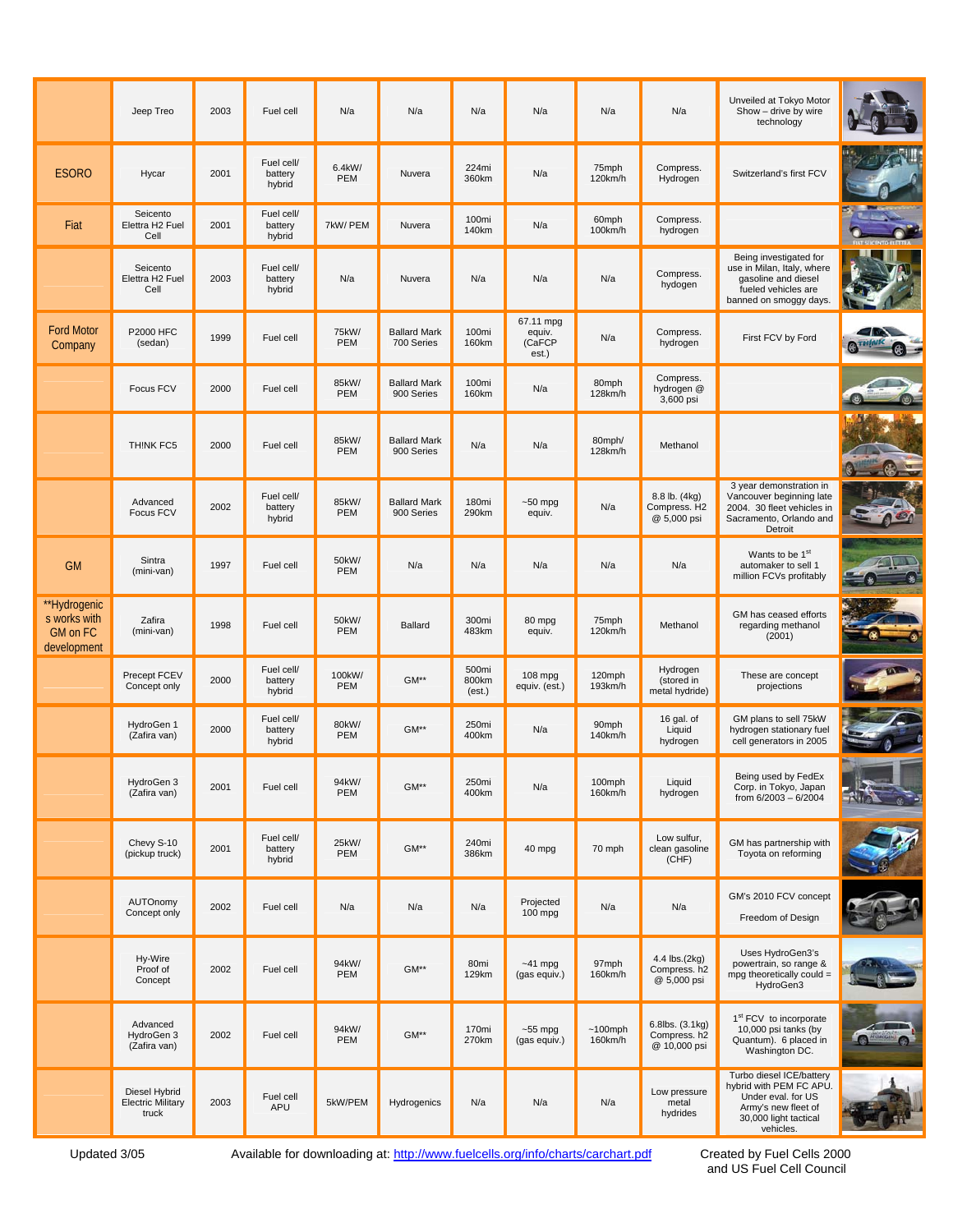|                                                    | Sequel                              | 2005         | Fuel<br>cell/battery<br>hybrid             | 73kW/<br>PEM | <b>GM</b>                                                  | 300mi          | N/a                       | N/a              | 8kg<br>Compress. h2<br>@ 10,000 psi                |                                                                                                                                              |                     |
|----------------------------------------------------|-------------------------------------|--------------|--------------------------------------------|--------------|------------------------------------------------------------|----------------|---------------------------|------------------|----------------------------------------------------|----------------------------------------------------------------------------------------------------------------------------------------------|---------------------|
| <b>GM</b><br>(Shanghai)<br><b>PATAC</b>            | Phoenix<br>(Mini van)               | Oct.<br>2001 | Fuel cell/<br>battery<br>hybrid            | 25kW/<br>PEM | Shanghai<br>$GM**$                                         | 125mi<br>200km | N/a                       | 70mph<br>113km/h | Compress.<br>hydrogen                              | Seventh FCV prototype<br>out of China                                                                                                        |                     |
| Honda                                              | FCX-V1                              | 1999         | Fuel cell/<br>battery<br>hybrid            | 60kW/<br>PEM | <b>Ballard Mark</b><br>700 Series                          | 110mi<br>177km | N/a                       | 78mph<br>130km/h | Hydrogen<br>(stored in<br>metal hydride)           |                                                                                                                                              |                     |
|                                                    | FCX-V2                              | 1999         | Fuel cell                                  | 60kW/<br>PEM | Honda                                                      | N/a            | N/a                       | 78mph<br>130km/h | Methanol                                           | Honda has strict focus on<br>pure hydrogen FCVs<br>(2001)                                                                                    |                     |
|                                                    | FCX-V3                              | 2000         | Fuel cell/<br>Honda ultra<br>capacitors    | 62kW/<br>PEM | <b>Ballard Mark</b><br>700 Series                          | 108mi<br>173km | N/a                       | 78mph<br>130km/h | 26 gal. of<br>Compress.<br>hydrogen at<br>3600 psi |                                                                                                                                              |                     |
|                                                    | FCX-V4                              | 2001         | Fuel cell/<br>Honda ultra<br>capacitors    | 85kW/<br>PEM | <b>Ballard Mark</b><br>900 series                          | 185mi<br>300km | $-50$ mpg<br>(gas equiv.) | 84mph<br>140km/h | 130L<br>(3.75kg)<br>Compress. H2<br>@ 5,000 psi    | Completed Japanese<br>road testing -<br>1st FCV to receive CARB<br>& EPA emission certs.                                                     |                     |
|                                                    | <b>FCX</b>                          | 2002         | Fuel cell/<br>Honda ultra<br>capacitors    | 85kW/<br>PEM | <b>Ballard Mark</b><br>900 series                          | 220mi<br>355km | $-50$ mpg<br>(gas equiv.) | 93mph<br>150km/h | 156.6L<br>Compress.<br>hydrogen @<br>5000 psi      | Have 4 in Japan, 5 in<br>L.A., 3 in San Francisco                                                                                            |                     |
|                                                    | Kiwami<br>concept                   | 2003         | Fuel cell                                  | N/a          | N/a                                                        | N/a            | N/a                       | N/a              | Hydrogen                                           | Unveiled at Tokyo Motor<br>Show                                                                                                              |                     |
| Hyundai                                            | Santa Fe SUV                        | 2000         | Ambient-<br>pressure<br>Fuel cell          | 75kW/<br>PEM | UTC Fuel<br>Cells                                          | 100mi<br>160km | N/a                       | 77mph<br>124km/h | Compress.<br>hydrogen                              |                                                                                                                                              |                     |
|                                                    | Santa Fe SUV                        | 2001         | Ambient-<br>pressure<br>Fuel cell          | 75kW/<br>PEM | UTC Fuel<br>Cells                                          | 250mi<br>402km | N/a                       | N/a              | Compress.<br>hydrogen                              |                                                                                                                                              |                     |
|                                                    | Tucson                              | 2004         | Fuel cell                                  | 80kW<br>PEM  | <b>UTC Fuel</b><br>Cells                                   | 300km          | N/a                       | 150km/h          | Compress.<br>hydrogen                              | Will demonstrate 32<br>Tucson FCVs under<br>DOE's Hydrogen Fleet<br>and Infrastructure<br>Demonstration and<br>Validation Project by<br>2009 |                     |
| Kia                                                | Sportage                            | 2004         | Fuel cell                                  | 80kW<br>PEM  | UTC Fuel<br>Cells                                          | 300km          | N/a                       | 150km/h          | Compress.<br>hydrogen                              |                                                                                                                                              |                     |
| Mazda                                              | Demio<br>(compact<br>passenger car) | 1997         | Fuel cell/<br>ultra<br>capacitor<br>hybrid | 20kW/<br>PEM | Mazda                                                      | 106mi<br>170km | N/a                       | 60mph<br>90km/h  | Hydrogen<br>(stored in<br>metal hydride)           |                                                                                                                                              | <b>GATE</b><br>FORV |
|                                                    | Premacy FC-<br>EV                   | 2001         | Fuel cell                                  | 85kW/<br>PEM | <b>Ballard Mark</b><br>900 Series                          | N/a            | N/a                       | 77mph<br>124km/h | Methanol                                           | Awarded road permit for<br>Japanese roads in 2001<br>- undergoing public road<br>testing                                                     |                     |
| Mitsubishi                                         | SpaceLiner<br>Concept only          | 2001         | Fuel cell/<br>battery<br>hybrid            | 40kW/<br>PEM | N/a                                                        | N/a            | N/a                       | N/a              | Methanol                                           |                                                                                                                                              |                     |
|                                                    | <b>Grandis FCV</b><br>(mini-van)    | 2003         | Fuel<br>cell/battery<br>hybrid             | 68kW<br>PEM  | Daimler<br>Chrysler/<br>Ballard                            | 92mi<br>150km  | N/a                       | 87mph<br>140km/h | Compress.<br>Hydrogen                              |                                                                                                                                              |                     |
| <b>Nissan</b>                                      | R'nessa (SUV)                       | 1999         | Fuel cell/<br>battery<br>hybrid            | 10kW/<br>PEM | <b>Ballard Mark</b><br>700 Series                          | N/a            | N/a                       | 44mph<br>70km/h  | Methanol                                           | Partnership with Renault<br>for gasoline fueled FCV<br>until 2006                                                                            |                     |
| **Made<br>prototypes<br>w/ each fuel<br>cell stack | Xterra<br>(SUV)                     | 2000/2001    | Fuel cell/<br>battery<br>hybrid            | 85kW/<br>PEM | <b>Ballard Mark</b><br>900 Series &<br>UTC Fuel<br>Cells** | 100mi<br>161km | N/a                       | 75mph<br>120km/h | Compress.<br>hydrogen                              | Will begin driving trials in<br>California and Arizona.                                                                                      |                     |
|                                                    | X-TRAIL (SUV)                       | 2002         | Fuel cell/<br>battery<br>hybrid            | 75kW/<br>PEM | UTC Fuel<br>Cells<br>(Ambient-<br>pressure)                | N/a            | N/a                       | 78mph<br>125km/h | Compress.<br>hydrogen @<br>5,000 psi               | Approved for Japanese<br>Public road testing $-3$<br>leased to Japanese gov.                                                                 |                     |

Updated 3/05 Available for downloading at: http://www.fuelcells.org/info/charts/carchart.pdf

Created by Fuel Cells 2000<br>and US Fuel Cell Council